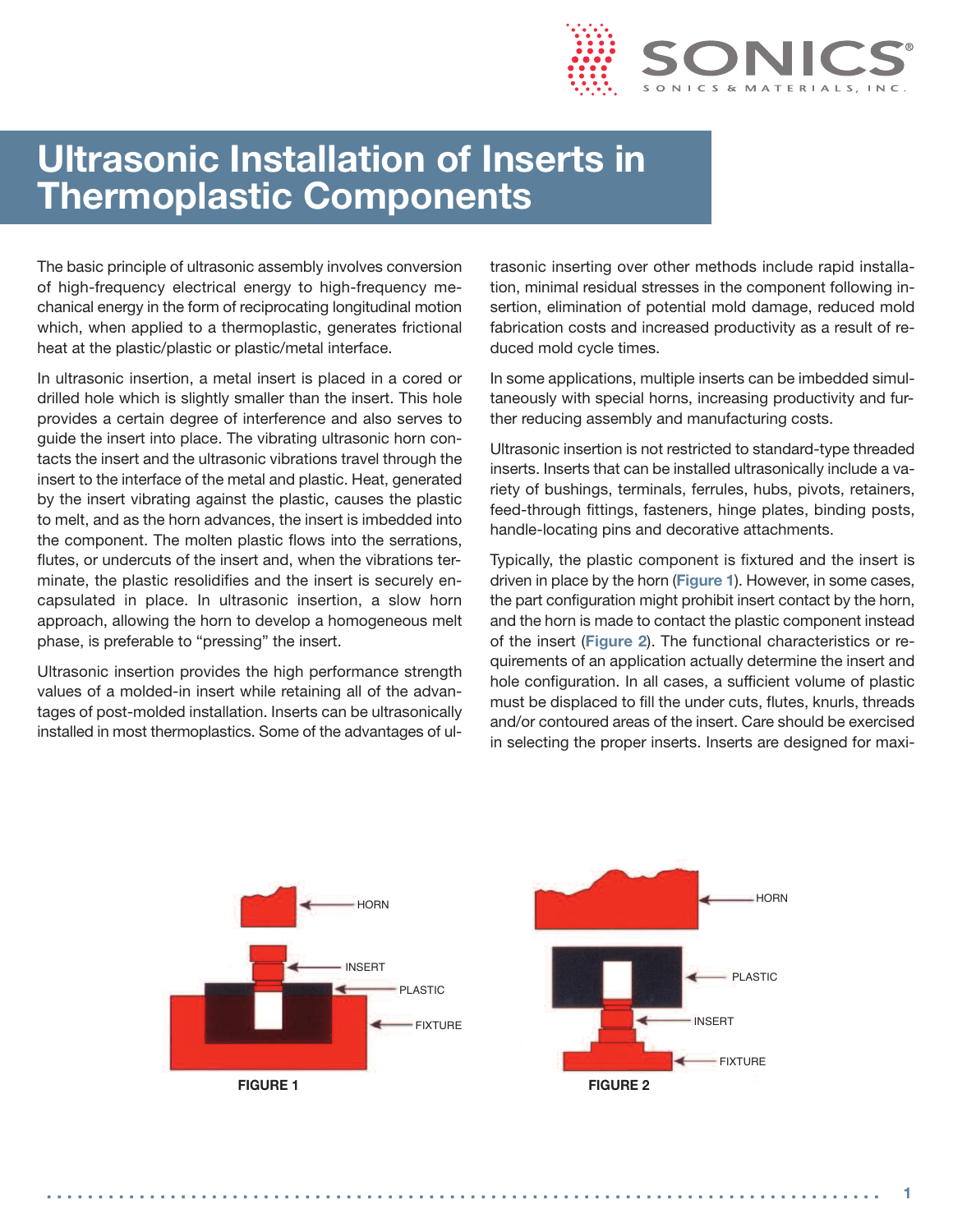mum pull-out strengths, torque retention or some combination of both. Inserts with horizontal protrusions, grooves, or indents are usually recommended for high pull-out strength requirements. Inserts with vertical grooves, or knurls, are usually recommended for high torque retention. In regard to the hole configuration or insert selection, the recommendations provided by the insert manufacturer should always be observed.

Because the horn contacts the metallic insert, it is subjected to some wear. As a result, horns used for insertion are usually made of hardened steel or titanium. Carbide coating of titanium horns is also available.

for low volume applications, titanium horns with replaceable tips can be utilized.

Ideally, the diameter of the horn should be twice the diameter of the insert.

To prevent a "jack-out" condition, the top of the seated insert should be flush or slightly above the surface of the part.

Rigid fixturing should be placed directly under the insert.

In most instances, it is necessary to initiate ultrasonic vibrations prior to horn contact with the insert.

To maintain an accurate depth of insertion, the total distance the horn travels should be limited either mechanically by a positive stop, or electrically by a lower-limit linear encoder, or both.

**CAUTION:** When inserting, do not use weld time in excess of 1-1/2 seconds.

| <b>PROBLEM</b>                           | <b>SOLUTION</b>                                                                                                                                                                                                                          |
|------------------------------------------|------------------------------------------------------------------------------------------------------------------------------------------------------------------------------------------------------------------------------------------|
| Insufficient pull-out or torque strength | Decrease pressure.<br>Increase weld time.<br>Increase amplitude (change booster).<br>Decrease down speed.<br>Increase insert interference<br>Insert is too small or hole is too large.<br>Increase hole depth.<br>Decrease screw length. |
| Damage to insert                         | Decrease weld time or energy.<br>Decrease amplitude (change booster).<br>Increase pressure.<br>Increase down speed.                                                                                                                      |
| Plastic cracks                           | Confirm that ultrasonics is on.<br>Decrease pressure.<br>Walls surrounding hole are too thin.<br>Increase weld time or energy.<br>Decrease amplitude (change booster).<br>Decrease down speed.<br>Enlarge hole diameter.                 |
| Partial insertion                        | Increase pressure.<br>Decrease down speed.<br>Decrease amplitude (change booster).<br>Increase weld time or energy.<br>Increase hole depth.<br>Adjust positive stop.<br>Check fixturing.<br>Horn is at the end of its stroke.            |

### **Ultrasonic Insertion Troubleshooting Guide**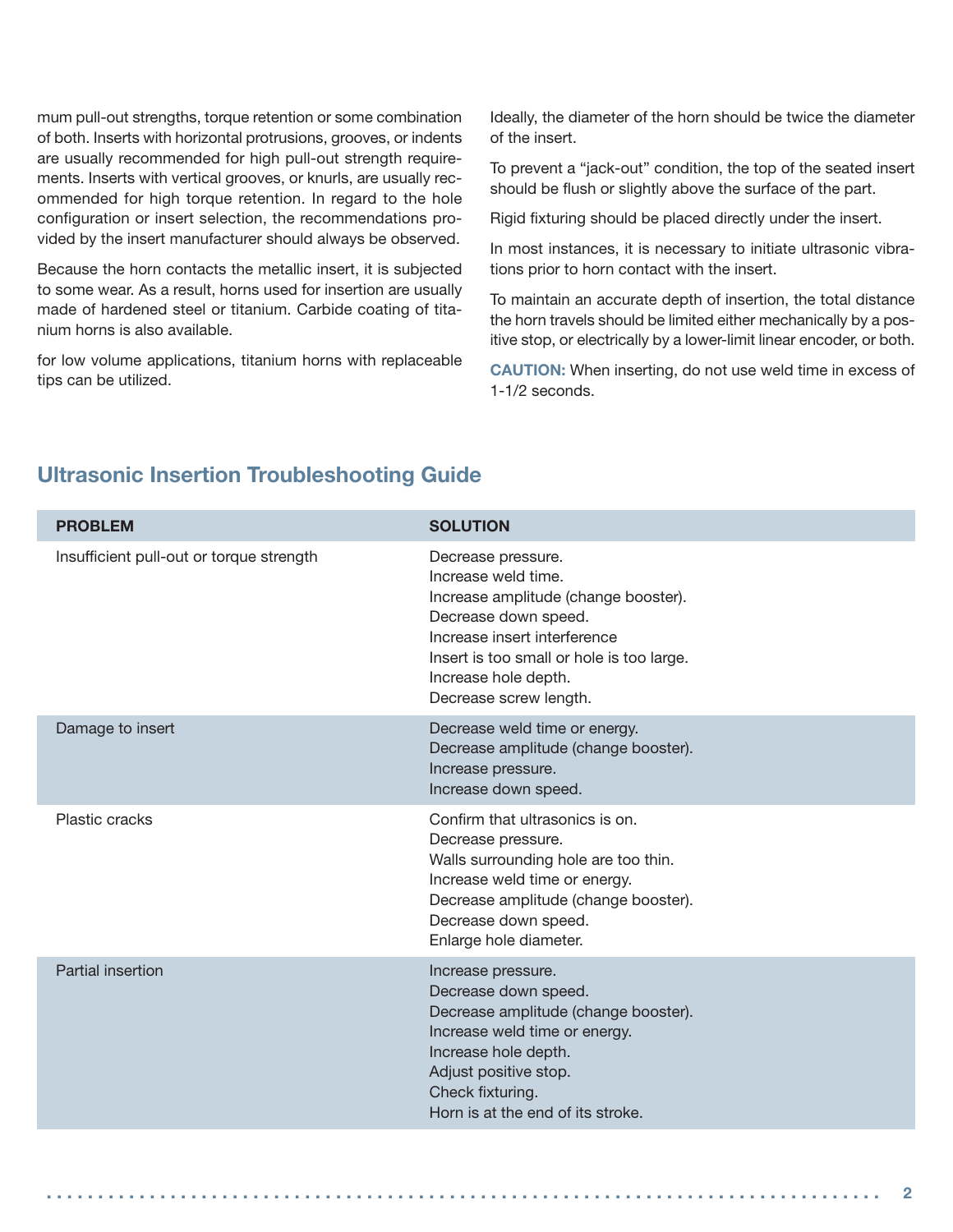## **Ultrasonic Insertion Troubleshooting Guide (Continued)**

| <b>PROBLEM</b>                                | <b>SOLUTION</b>                                                                                                                                                                                                                                                       |
|-----------------------------------------------|-----------------------------------------------------------------------------------------------------------------------------------------------------------------------------------------------------------------------------------------------------------------------|
| Inserting time is excessive                   | Decrease weld ti me or energy.<br>Decrease hold time.<br>Decrease amplitude (change booster).<br>Increase pressure.<br>Increase down speed.<br>Insert is too large or hole is too small.<br>Improper fixturing.<br>Power required exceeds capability of power supply. |
| System overloads                              | Decrease pressure.<br>Decrease down speed.<br>Decrease amplitude (change booster).<br>Tune power supply.<br>Check for loose studs.<br>Check coupling between horn and booster.<br>Power required exceeds capability of power supply.                                  |
| Insert does not remain inserted               | Increase hold time.                                                                                                                                                                                                                                                   |
| Plastic fills the threaded bore of the insert | Increase hole depth.<br>Insert is too large or hole is too small.<br>Insert is too long.                                                                                                                                                                              |
| Horn wears prematurely                        | Use hardened steel or carbide faced horn.<br>Decrease amplitude (change booster).<br>Insert is too large or hole is too small.<br>Plastic is too abrasive.                                                                                                            |
| Application is noisy                          | Start the ultrasonics just prior to the horn contacting the insert.<br>Decrease amplitude (change booster).<br>Increase pressure.<br>Increase down speed.<br>If possible contact plastic rather than insert.<br>Use sound enclosure or hearing protectors.            |
| Plastic flows over the top of the insert      | Adjust positive stop to limit depth of insertion.<br>Decrease weld time or energy.<br>Insert is too large or hole is too small.                                                                                                                                       |
| Horn heats up                                 | Decrease amplitude (change booster).<br>Air cool the horn.<br>If possible contact plastic rather than insert.<br>Check coupling between horn, booster and converter.                                                                                                  |